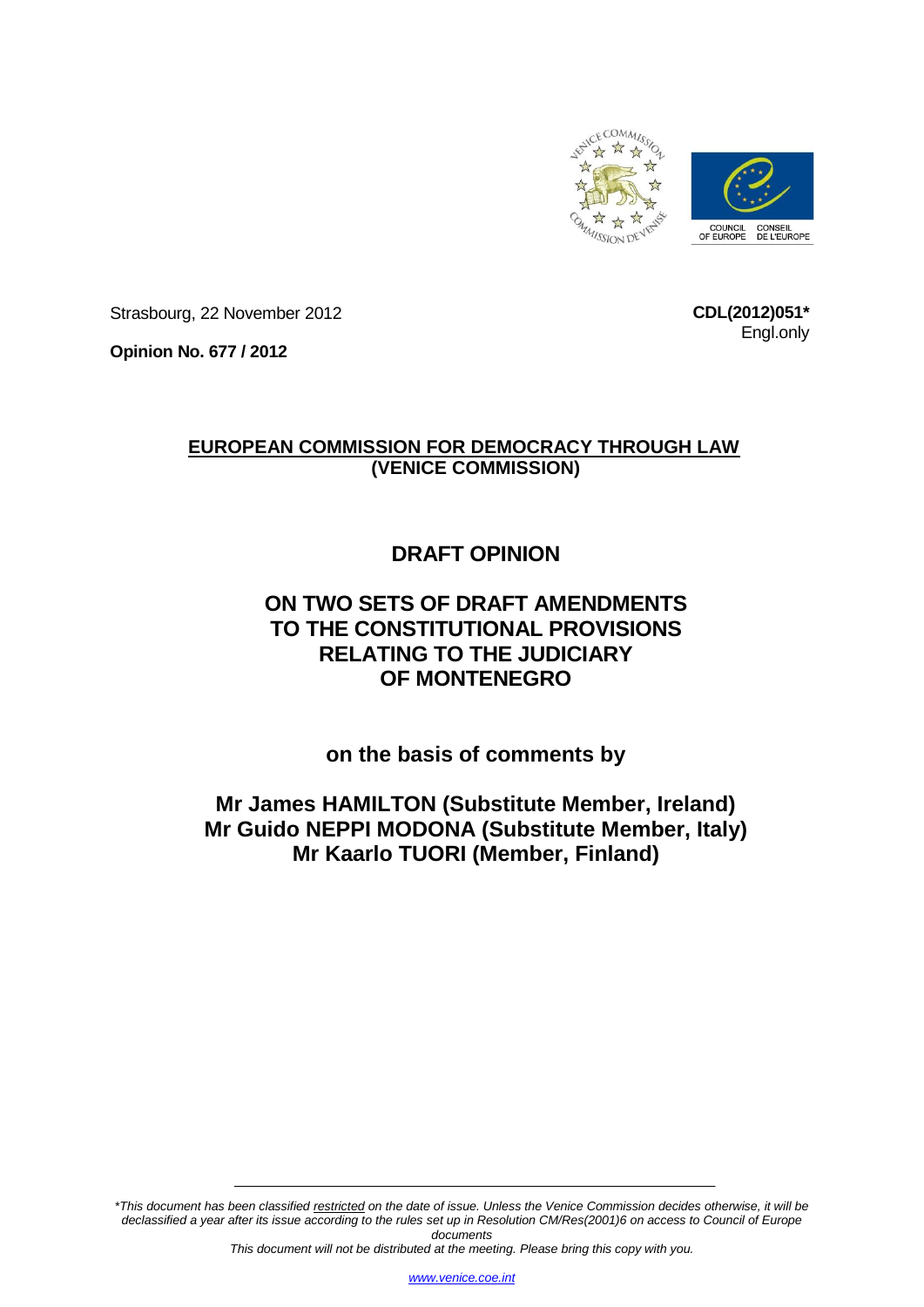| L.          |                                                                                      |  |
|-------------|--------------------------------------------------------------------------------------|--|
| Ш.          |                                                                                      |  |
| III.        |                                                                                      |  |
| IV.         |                                                                                      |  |
| V.          |                                                                                      |  |
| VI.         |                                                                                      |  |
| A.          |                                                                                      |  |
| В.          |                                                                                      |  |
| VII.        |                                                                                      |  |
|             | A. On the creation of panels and the number of judges of the Constitutional Court  8 |  |
| В.          |                                                                                      |  |
| $C_{\cdot}$ |                                                                                      |  |
|             |                                                                                      |  |
| А.          | On the appointment and dismissal of the Supreme State prosecutor  9                  |  |
| В.          |                                                                                      |  |
| IX.         |                                                                                      |  |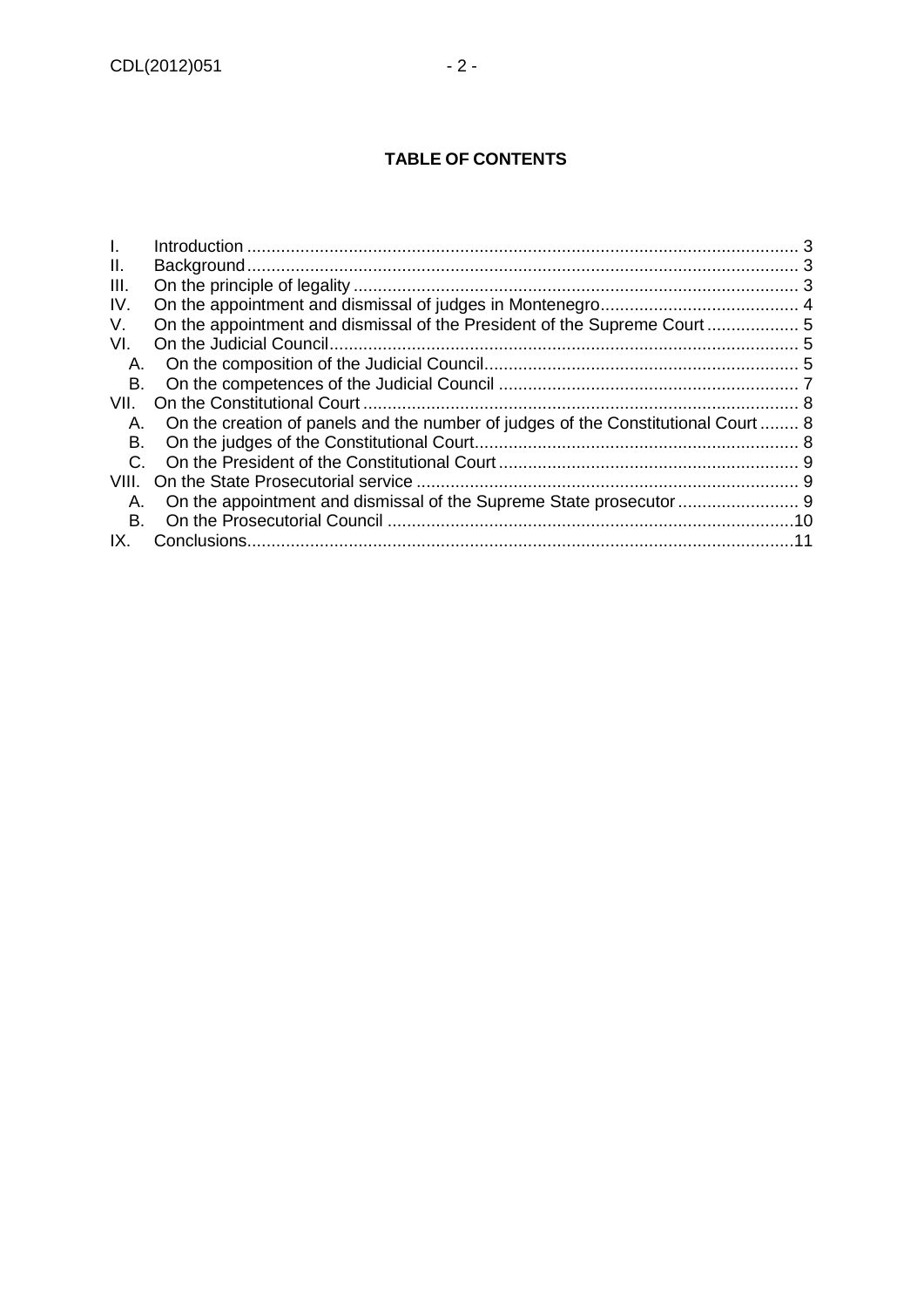## <span id="page-2-0"></span>**I. Introduction**

1. By letter dated on 13 June 2012, the Speaker of the Parliament of Montenegro, Mr Ranko Krivokapic, requested the Venice Commission to prepare an opinion on the draft amendments to the Constitution of Montenegro in the field of the judiciary adopted on 28 May 2012 by the Parliamentary Committee for Legal and Constitutional affairs of the Parliament of Montenegro (hereinafter referred to as the "first set of amendments") as well as on the alternative draft amendments to the Constitution proposed by the Socialist People's Party of Montenegro (SNP) (the second set of amendments). (CDL-REF(2012)023). Parliamentary elections were held on 14 October 2012, and the new parliament will start a new procedure for the preparation of amendments to the constitution in due course.

Mr Hamilton, Mr Neppi Modona and Mr Tuori acted as rapporteurs.

2. *The present opinion was adopted by the Venice Commission at its .. plenary session (Venice, \*\*).*

## <span id="page-2-1"></span>**II. Background**

3. The Venice Commission had already analysed the judicial structure of Montenegro in its Opinion on the Constitution in 2007 (CDL-AD(2007)047); it also studied the issue on its opinion on the draft amendments to the Constitution of Montenegro, as well as on the draft amendments to the law on courts, the law on state prosecutor's office and the law on the judicial council of Montenegro, adopted in 2011 (CDL-AD(2011)010). The Commission expressed the view that the constitutional guarantees for the independence of the judiciary needed to be improved. Mainly, the Venice Commission considered that the President of the Supreme Court should be elected by the Judicial Council alone and that the composition of the Judicial Council should change in order to avoid both politicisation and self-perpetuating government of judges. Moreover, the appointment and dismissal of the State prosecutors should be regulated at the constitutional level. The composition of the Constitutional Court should change as well.

4. The question of the amendment to the Constitution of Montenegro was also raised in the context of the process of accession of Montenegro to the European Union. In October 2011, the European Commission recommended the opening of negotiations with the country. It acknowledged that some progress had been made by the country, improving the legal framework. However it also expressed concern *inter alia* over the appointment of the President of the Supreme Court, the Supreme State Prosecutor and the judges of the Constitutional Court.

## <span id="page-2-2"></span>**III. On the principle of legality**

5. Both the first and the second sets of amendments propose to change articles 33 and 34 of the Constitution of Montenegro, which deal with the principles of legality, legal certainty, *nullum crimen sine lege*, as well as *nulla poena sine lege*. The new draft text introduces the possibility of regulating certain punishable acts or sanctions at an infra-legislative level (allowing therefore to adopt by-laws and rules instead of formal laws), although it makes a reservation concerning criminal laws and criminal sanctions, which may be regulated solely by law. The draft proposal does not specify what would be the punishable acts or sanctions to be regulated at the infralegislative level and what would be the infra-legislative level acts.

6. As stated by the European Court of Human Rights in its case-law, Article 7 of the Convention *"goes beyond prohibition of the retrospective application of criminal law to the detriment of the accused. It also sets forth, more generally, the principle that only the law can*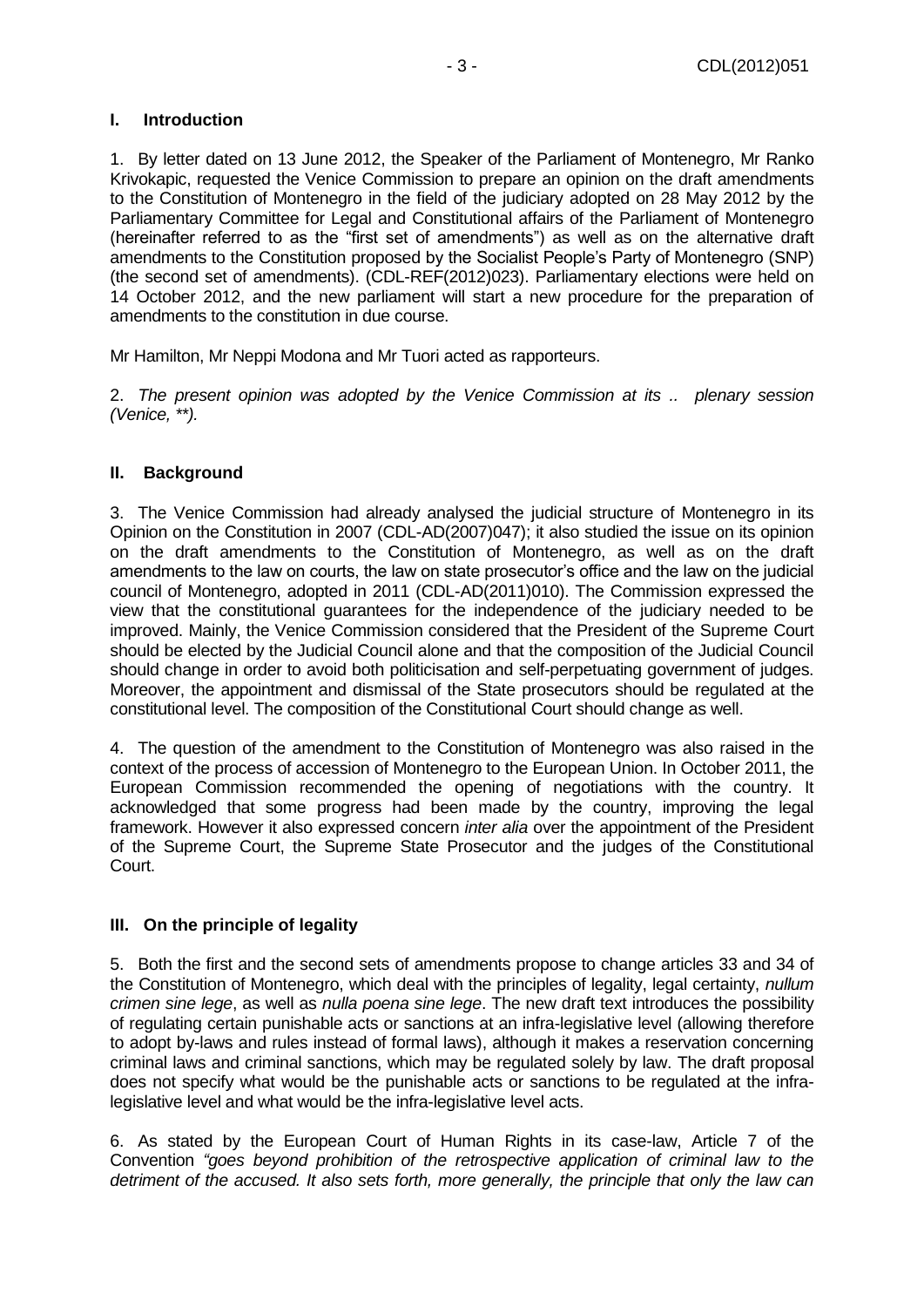*define a crime and prescribe a penalty (nullum crimen, nulla poena sine lege)* (see, among other authorities, *Coëme and Others v. Belgium*, nos. 32492/96, 32547/96, 32548/96, 33209/96 and 33210/96, § 145, ECHR 2000-VII). It follows that:

*" an offence must be clearly defined in the law. (…) This requirement is satisfied where the individual can know from the wording of the relevant provision and, if need be, with the assistance of the courts' interpretation of it, what acts and omissions will make him criminally liable. The Court thus indicated that when speaking of "law" Article 7 (art. 7) alludes to the very same concept as that to which the Convention refers elsewhere when using that term, a concept which comprises written as well as unwritten law and*  implies qualitative requirements, notably those of accessibility and foreseeability<sup>"1</sup>.

7. The principle of legal certainty, including the requirement of accessibility and foreseeability should be respected. In a system of written law, the formal-law requirement is important, particularly in the field of criminal law. Therefore, the proposed draft amendment could be acceptable if it does not lower the respect for the principle of legality and the fact that only formal laws should regulate crimes and prescribe penalties.

## <span id="page-3-0"></span>**IV. On the appointment and dismissal of judges in Montenegro**

8. According to current Article 121 of the Constitution:

*"The judicial duty shall be permanent.*

*The duty of a judge shall cease at his/her own request, when he/she fulfills the requirements for age pension and if the judge has been sentenced to an unconditional imprisonment sentence.*

*The judge shall be released from duty if he/she has been convicted for an act that makes him unworthy for the position of a judge; performs the judicial duty in an unprofessional or negligent manner or loses permanently the ability to perform the judicial duty.* 

*The judge shall not be transferred or sent to another court against his/her will, except by the decision of the Judicial Council in case of reorganization of courts."*

9. According to the proposed amendment VII of the first set of amendments, article 121 of the Constitution would read as follows:

*"The judicial duty shall be permanent.*

*Judicial duty of a judge shall cease and he/she shall be released from judicial duty in the cases and according to the procedure prescribed by the law.*

*A judge must be released from duty if he/she has been convicted by a legal and binding decision for a criminal act committed by abusing the judicial duty"*

10. The second set of amendments explicitly states that Article 121 of the Constitution should not be changed.

11. The procedure of dismissal and cessation of office for judges, according to the amendment proposed, would now be contained in the law and would no longer be set out in the Constitution (except for the criminal conviction based on abuse of office). In the opinion of the Venice Commission ,the basic conditions for the dismissal of judges should be kept at the constitutional level, although the legislation should develop a detailed regulation in this respect. It is also appropriate to maintain the constitutional provision that judges should stay in their permanent posts until retirement<sup>2</sup>.

 1 ECtHR, Kokkinakis v. Greece, judgment of 25 May 1993, para. 52; S*.W. v. UK,* judgment of 22 November 1995, para. 35.

<sup>2</sup> See *Report on the independence of the Judicial system* : *part I The independence of judges*, CDL-AD(2010)004, paras 33-38.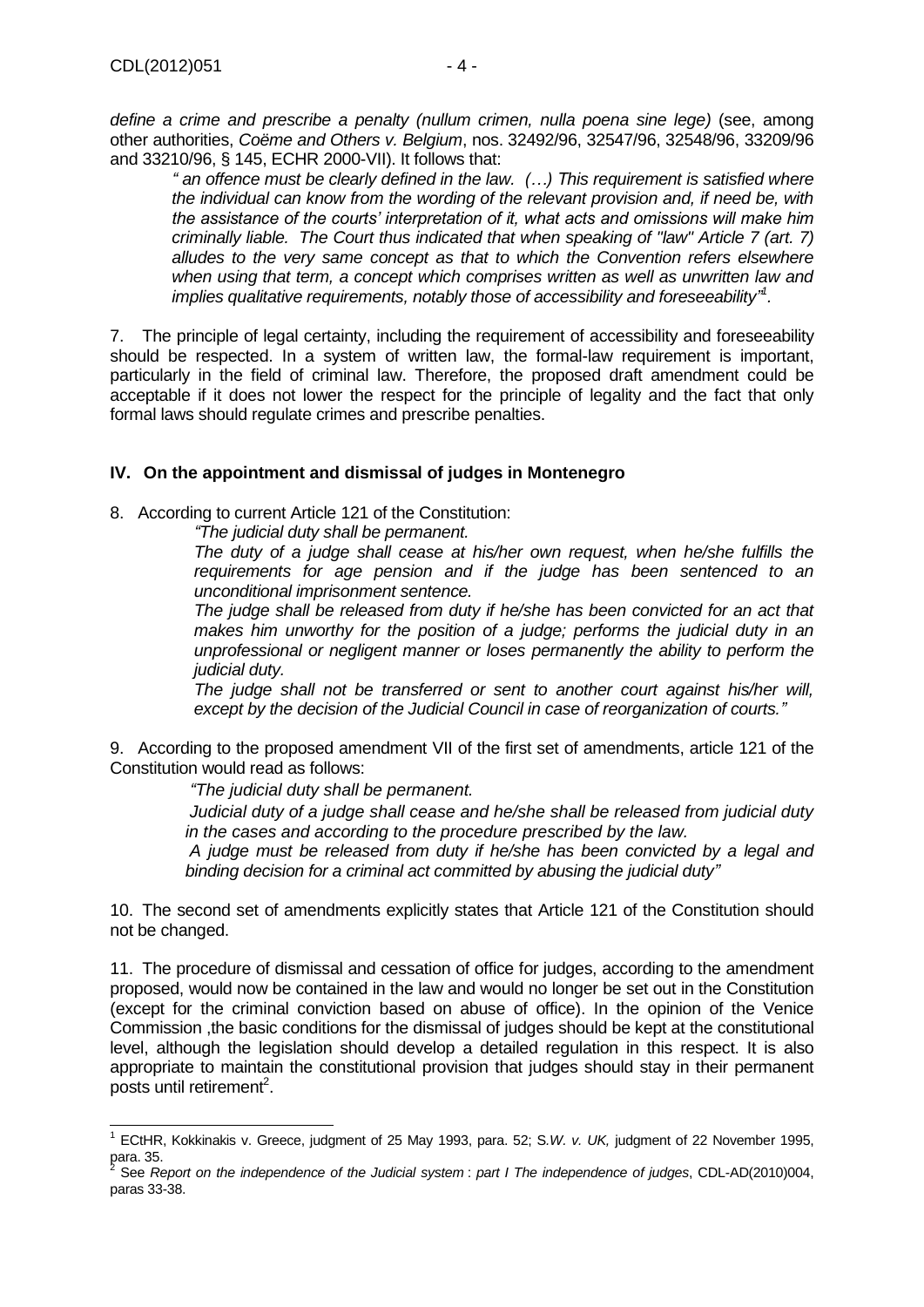## <span id="page-4-0"></span>**V. On the appointment and dismissal of the President of the Supreme Court**

12. According to Article 124 of the present Constitution, the President of the Supreme Court is elected "by the Parliament at the joint proposal of the President of Montenegro, the Speaker of the Parliament and the Prime Minister". In its Opinion CDL-AD(2007)047, the Commission criticised this solution which excludes the judiciary from the appointment procedure, because "*it gives the impression that the whole judiciary is under the control of the majority of the Parliament, and that the President of Montenegro, the Speaker of the Parliament, and the Prime Minister take part in the political control of the judges*". It "*therefore risks undermining the public confidence in the independence and autonomy of the whole judiciary, no matter if all the other judges are appointed by an independent Judicial Council*". The Commission considered that a more appropriate solution would be appointment by the Judicial Council with a two-third majority (para 88).

13. According to point VIII of the first set of amendments<sup>3</sup>, "the President of the Supreme Court *shall be elected and released from duty by two-third majority of the Judicial Council, at the proposal of the Supreme Court general bench*". The appointment would be for a term of five years.

14. Under points IV and VII of the second set of amendments, the President of the Supreme Court would be elected by the Parliament by a two-third majority.

16. The Venice Commission finds the proposal contained in the first set of amendments to be very positive. Indeed, the Commission had indicated in former opinions that granting the final decision on both the appointment and the dismissal of the President of the Supreme Court to the Parliament conveyed the impression of political control. This proposed amendment fully takes such criticism into account, and eliminates any political intervention in the choice of the President of the Supreme Court. In this respect, the transparency of the procedure for appointment and dismissal of the President of the Supreme Court by the two-third majority of the Judicial Council, at the proposal of the Supreme Court's judges, should be ensured.

17. As concerns the proposal set out in the second set of amendments, the requirement of a two-third majority represents an improvement compared to the present situation; however, the Venice Commission considers that the first proposal – election and release from duty by the Judicial Council - is more appropriate and should be retained.<sup>4</sup>.

## <span id="page-4-1"></span>**VI. On the Judicial Council**

## <span id="page-4-2"></span>**A. On the composition of the Judicial Council**

18. Article 127 of the present Constitution states that:

*The Judicial Council shall have a President and nine members. The President of the Judicial Council shall be the President of the Supreme Court. Members of the Judicial Council shall be as follows: 1) Four judges elected and dismissed from duty by the Conference of Judges;*

 3 This amendment fits with amendments III and IV , which would change articles 82 and 91 of the Constitution in order to eliminate the competence of the Parliament to elect and release from duty the President of the Supreme Court.

 $4$  There is an inconsistency between this amendment and the proposed amendment X of the SNP, which establishes that the President of the Supreme Court shall be elected and released from duty by the Judicial Council.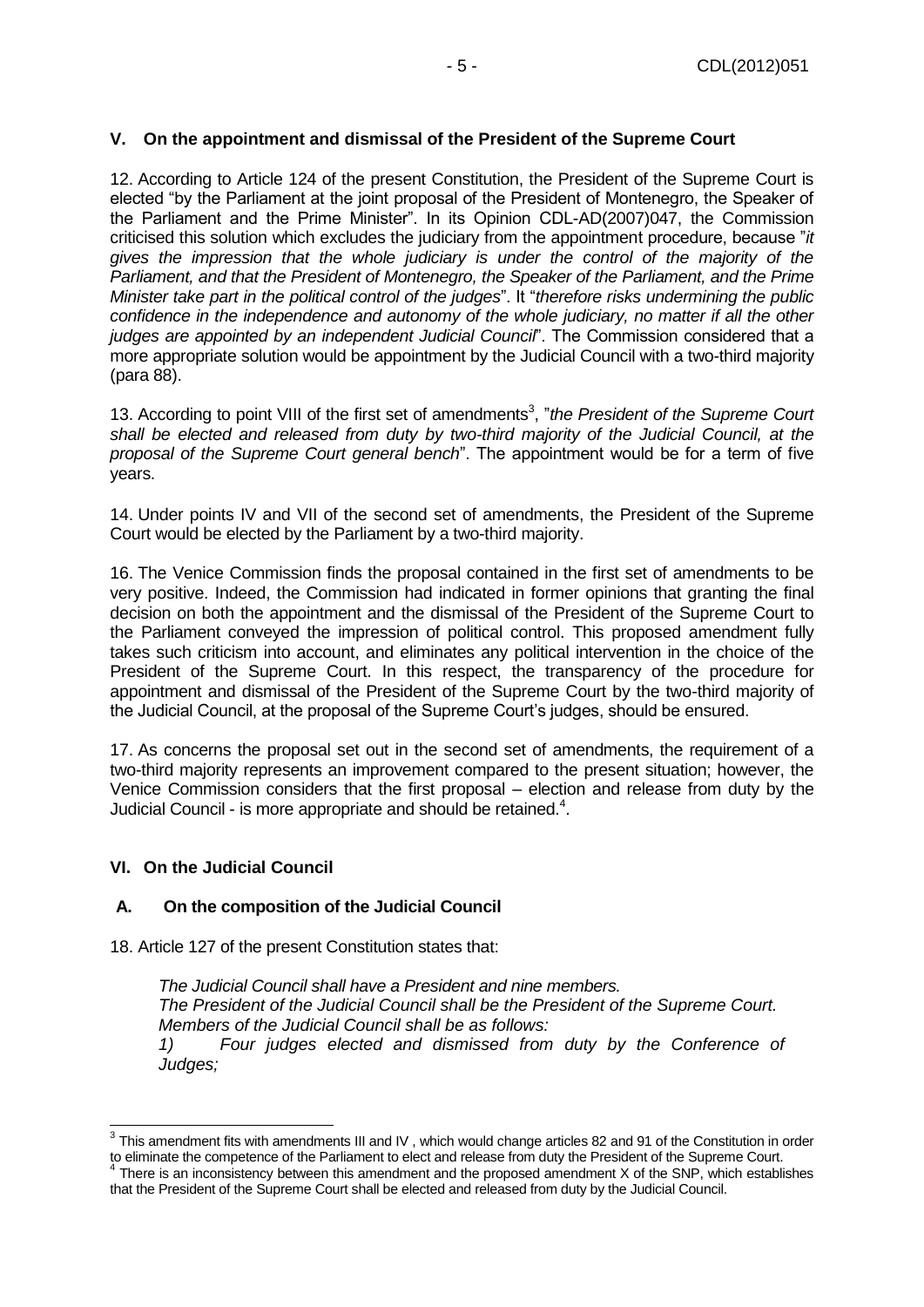*2) Two Members of the Parliament elected and dismissed from duty by the Parliament amongst the parliamentary majority and opposition;*

*3) Two renowned lawyers elected and dismissed form duty by the President of Montenegro;*

*4) The Minister of Justice.*

*The President of Montenegro shall proclaim the composition of the Judicial Council.*

*The mandate of the Judicial Council shall be four years.*

19. According to both point IX of the first set of amendments and point VIII of the second set of amendments, the Judicial Council should have a President and nine members, as follows:

 *1) The President of the Supreme Court;*

*2) Four judges to be elected and released from duty by the Conference of Judges;*

*3) Two renowned lawyers that are elected and released from duty by the Parliament of Montenegro at proposal of Parliamentary majority and the opposition;*

*4) Two renowned lawyers that are appointed and released from duty by the President of Montenegro;*

*5) The Minister in charge of Judicial affairs.*

*The President of the Judicial Council shall be elected by the Judicial Council from among its members who do not perform judicial functions, by the two-thirds majority vote of the members of the Judicial Council.*

*The Minister in charge of judicial affairs may not be elected by the president of the Judicial Council.* 

*The vote of the President of the Judicial Council shall be decisive in case of equal number of votes.<sup>5</sup>*

The composition of the Judicial Council shall be proclaimed by the President of *Montenegro.*

*The term of office of the Judicial Council shall be four years.*

20. With the proposed new composition of the Judicial Council, a parity between judicial and lay members is sought to be achieved**.** The Venice Commission welcomes this new composition, which would avoid both the risk of politicisation and the risk of self-perpetuating government of judges.

21. However, the parity of judicial and lay members would not pertain in disciplinary proceedings, as the Minister of Justice could not sit and vote in such cases and, as a consequence, the judges would have a majority (see point X of the first set of amendments and IX of the second set of amendments). Therefore, as previously stated (CDL-AD(2011)010, para. 22), a crucial additional element of this balance would be to add a provision in Article 127 of the Constitution on a smaller disciplinary panel within the Judicial Council with a parity of judicial and lay members (with the exclusion of the Minister of Justice). The details concerning this disciplinary panel could be regulated by the Law, taking into account the importance of reconciling the independence of the judiciary and at the same time ensuring accountability.

22. It is very positive, as part of the balance sought, that the President of the Judicial Council will be elected by the Judicial Council itself by a two-third majority among its lay members.

The SPN proposes not to give the casting vote to the President of the Judicial Council "to avoid outvoting the judicial members of the Judicial Council". However, the casting vote of the President, mainly in disciplinary proceedings, is an important part of the balance between independence and accountability of judges.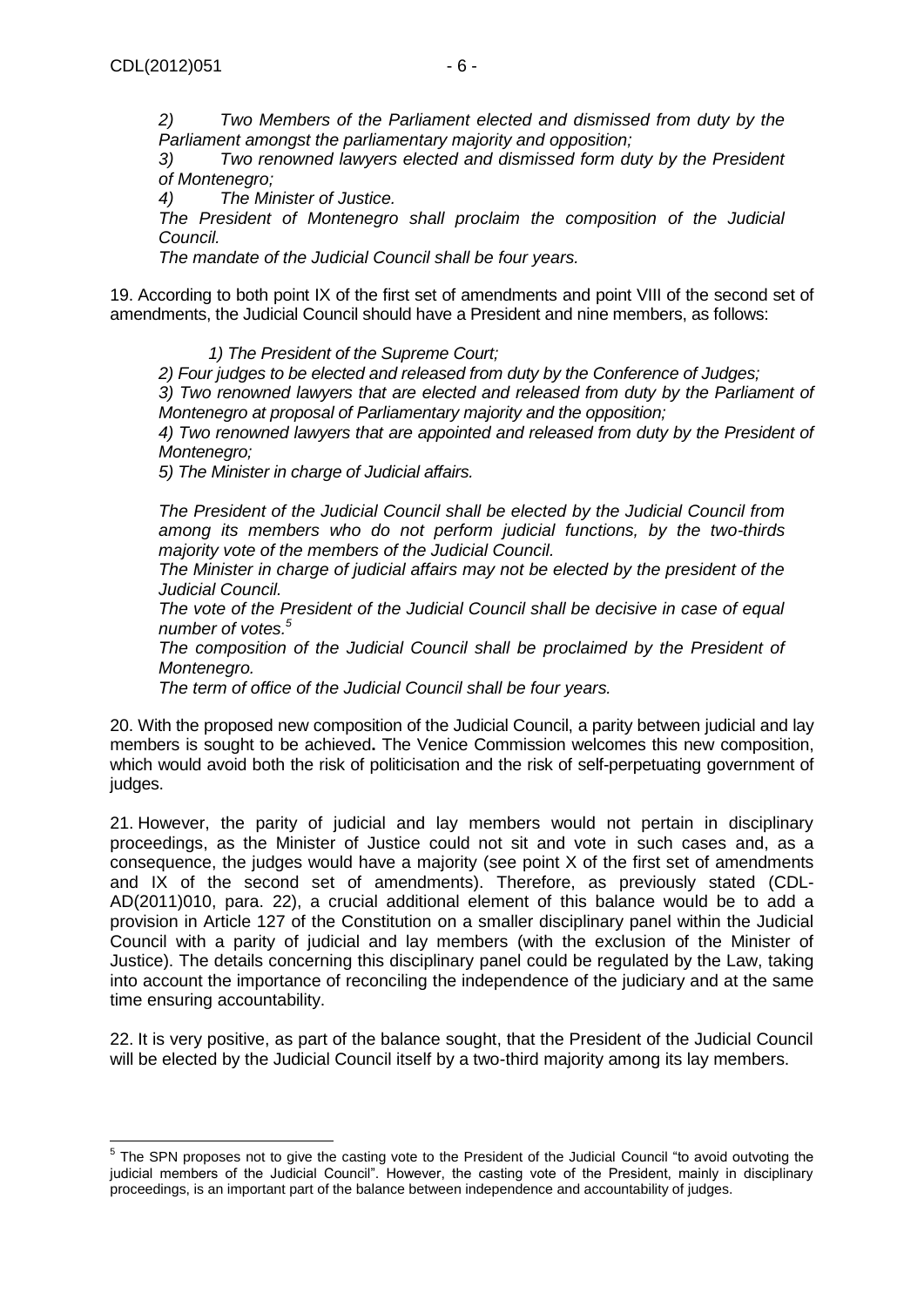23. Finally, among the judicial members of the Judicial Council there should be a balanced representation of judges from different levels and courts, and this principle should be explicitly added.

## <span id="page-6-0"></span>**B. On the competences of the Judicial Council**

24. Concerning the competences of the Judicial Council, Article 128 of the present Constitution reads as follows:

 *The Judicial Council shall:* 

*1) elect and dismiss from duty a judge, a president of a court and a lay judge;* 

*2) establish the cessation of the judicial duty;* 

- *3) determine number of judges and lay judges in a court;*
- *4) deliberate on the activity report of the court, applications and complaints regarding the work of court and take a standpoint with regard to them;*
- *5) decide on the immunity of a judge;*
- *6) propose to the Government the amount of funds for the work of courts;*

*7) perform other duties stipulated by the law.* 

*The Judicial Council shall decide by majority vote of all its members.* 

*In the procedures related to disciplinary responsibility of the judges, the Minister of Justice shall not vote.*

25. Under both sets of amendments (point X and IX respectively), Article 128 of the Constitution would be amended as follows:

*The Judicial Council shall:*

- *1. elect and release from duty the President of the Supreme Court;*
- *2. elect and release from duty the President of the Judicial Council*

*3. elect and release from duty the judge, the presidents of the court and the lay judge,*

*4. deliberate on the report on the court activity, applications and complaints regarding the work of the court and take a standpoint with regard to them;*

- *5. establish the cessation of the judicial duty,*
- *6. decide on the immunity of the judge,*
- *7. propose to the Government the amount of funds required for the work courts;*
- *8. perform other duties as stipulated by the law.*

*The Judicial Council shall make decisions by majority vote of all its members.*

*The Minister in charge of judicial affairs shall not vote in disciplinary proceedings related to accountability of judges.*

26. The amendments to Article 128 reflect the proposed competences of the Judicial Council to elect and release from duty the President of the Judicial Council and of the Supreme Court, and are therefore to be welcomed. Among its competences, it would be better to mention expressly that the Judicial Council issues decisions concerning transfers, promotions, judiciary functions and other aspects concerning the legal status of judges. Concerning immunities, it should be recalled that the Venice Commission has argued that 'it is undisputable that judges have to be protected against external influence and, to this end, they should enjoy functional – but only functional – immunity"<sup>6</sup> .

  $6$  CDL-AD(2010)004-e, paras. 60-61.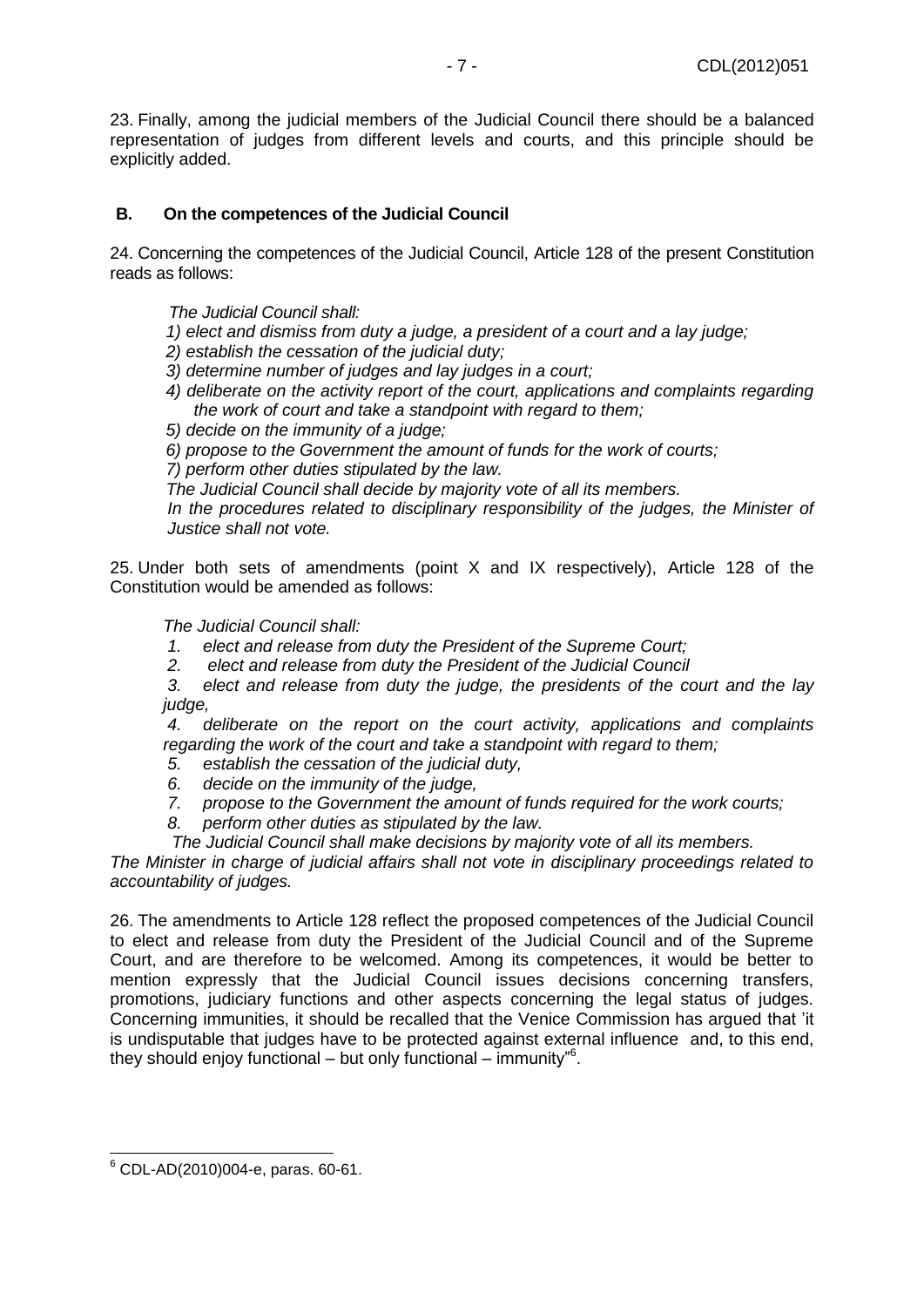## <span id="page-7-0"></span>**VII. On the Constitutional Court**

#### <span id="page-7-1"></span>**A. On the creation of panels and the number of judges of the Constitutional Court**

27. Both sets of amendments in relation to Article 151 of the Constitution provide that the Constitutional Court may decide constitutional complaints also in a panel of three judges. The proposed amendment adds that the panel may only decide by an unanimous vote and where no unanimity is reached, the constitutional complaint shall be decided by the plenary session of the Constitutional Court. The Commission has previously stated that it is a common and useful method for alleviating the Constitutional Court's case-load to create "*smaller panels of judges deciding matters initiated by one of the types of individual access, where the plenary only acts if new or important questions need to be decided*" 7 . It is therefore an amendment in conformity with European standards.

28. It is further proposed (first set of amendments, point XIII) to increase the number of judges of the Constitutional Court from seven to nine. The ensuing additional costs could be justified only because of the need to work in panels in order to deal with the backlog of cases of the Constitutional Court.

## <span id="page-7-2"></span>**B. On the judges of the Constitutional Court**

29. According to the present Constitution, there are seven judges of the Constitutional Court, elected and dismissed by the Parliament, without any qualified majority, on the proposal of the President of the Republic.

30. The first set of amendments (point XIII) leaves the election and dismissal of the nine judges in the hands of the Parliament, with no special qualified majority (according to amendment V, the Parliament shall take this decision "*with majority vote of all its Members*"), at the proposal of the President. The proposed amendment XIII establishes that the judges of the Constitutional Court "*shall be elected for the period of 12 years*", with no indication that the mandate is not renewable.

31. The second set of amendments (point XV) proposes a different solution, in which judges of the Constitutional Court are elected and dismissed by different institutional actors: three by the President, three by the Judicial Council and three by the Parliament. This is coupled with amendment IV, in which it is required that the Parliament elect and release the Constitutional Court judges by a two-third majority.

## 32. The Venice Commission has formerly stated that:

*"In Europe, constitutional courts are often entirely elected by a qualified majority in Parliament (e.g. Germany) or various bodies and institutions have the power to appoint part of the judges of the Constitutional Court, for instance in Italy where one third of the members are appointed by the President of the Republic, one third are appointed by the judges of the higher ordinary and administrative Courts, and the last third is elected by the Parliament with a qualified majority. While the 'Parliament-only' model provides high democratic legitimacy, a mixed composition has the advantage of shielding the appointment of a part of the members from political actors."<sup>8</sup>*

33. In particular, in its former opinions on Montenegro, the Venice Commission had stressed that a system in which all judges of the Court are elected by Parliament on the proposal of the President "*does not secure a balanced composition of the Court*"**.** In the opinion on the Constitution of Montenegro, the Commission considered that, if the President is coming from

 7 *Study on individual access to constitutional justice*, CDL-AD(2010)39rev.

<sup>8</sup> CDL-AD(2012)009, para. 8.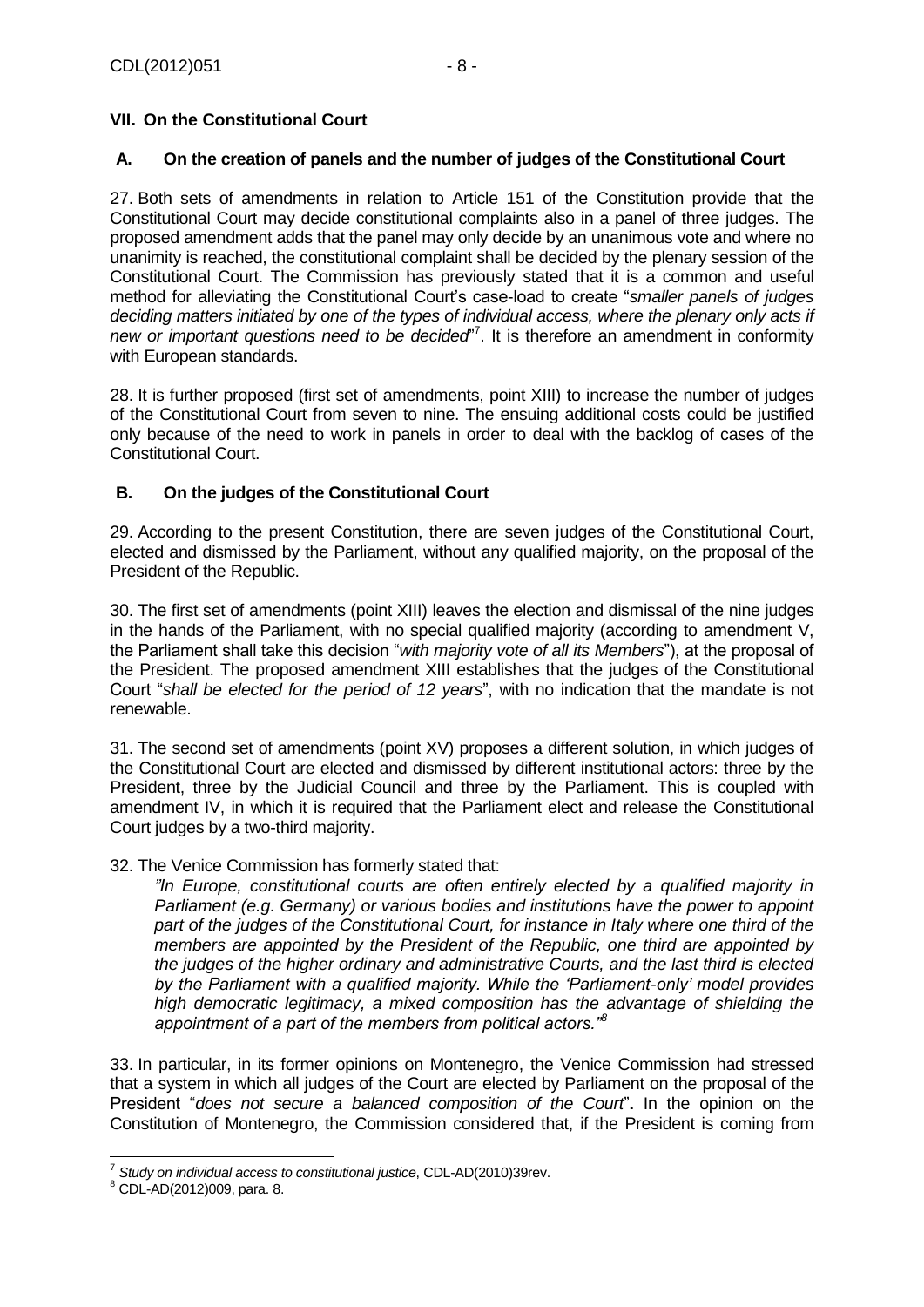one of the majority parties, there is therefore a danger that all judges of the Court will be favourable to the majority. An election of all judges of the Court by parliament would at least require a qualified majority"<sup>9</sup>.

34. The Commission has also previously expressed the view that the mandate of the judges of the constitutional court should be non renewable. According to the study on the composition of Constitutional Courts, "*The possibility of re-election may well be such as to undermine the independence of a judge. In order to avoid this risk, it appears advisable to provide for long terms of office or for appointment until retirement"<sup>10</sup> .* Indeed, in the former opinion on the law on the Constitutional Court of Montenegro, the Commission stated that "*the lack of the prohibition of re-election may undermine the independence of a judge*" (CDL-AD(2008)30, para. 20).

35. Against this background, the Commission finds that the proposal of the first set of amendments (election of all constitutional judges by Parliament without a two-thirds qualified majority for a renewable term of 12 years) would seriously undermine the independence of the Constitutional Court. It is therefore not in line with European standards. The election of constitutional court judges should be made by a two-third qualified majority. In addition and in any case, it is strongly recommended that Article 153 of the Constitution state clearly that judges may only have a single mandate, with no further extension.

36. The second set of amendments, which proposes the intervention of different actors in the appointment of the Constitutional Court's judges, establishes that one third of the constitutional judges should be appointed by the Judicial Council. A preferable solution could be that one third of the constitutional judges could be appointed by the judges of higher ordinary and administrative courts, rather than by the Judicial Council. Stronger safeguards are needed for the dismissal of the judges.

## <span id="page-8-0"></span>**C. On the President of the Constitutional Court**

37. According to the proposed amendment (in the first as well as in the second set of amendments) of Article 153 of the Constitution and of Article 82, the President of the Constitutional Court is no longer elected and dismissed by the Parliament. This choice is left to the Constitutional Court itself, who will elect and dismiss its own president.

38. The Venice Commission welcomes this positive change.

## <span id="page-8-1"></span>**VIII. On the State Prosecutorial service**

## <span id="page-8-2"></span>**A. On the appointment and dismissal of the Supreme State prosecutor**

39. Under the first set of amendments, the institution in charge of the appointment and dismissal of the Supreme State Prosecutor remains unclear: while in Article 82 of the Constitution the words "Supreme State Prosecutor" would be deleted from the list of persons who are appointed and removed by the Parliament, Article 135 of the Constitution remains unchanged, and it states that the Supreme State Prosecutor (and state prosecutors) shall be appointed by the Parliament of Montenegro. These provisions are clearly inconsistent. At any rate, the Commission considers that the appointment and removal of the Supreme State Prosecutor should remain in the hands of Parliament but with a qualified majority and with a mechanism against possible deadlocks $^{11}$ .

 $\overline{\phantom{a}}$  $^{9}$  CDL-AD(2007)047, paras. 122 and 123.

<sup>10</sup> CDL-STD(1997)020, 1997.

<sup>11</sup> CDL-AD(2011)10, para. 54.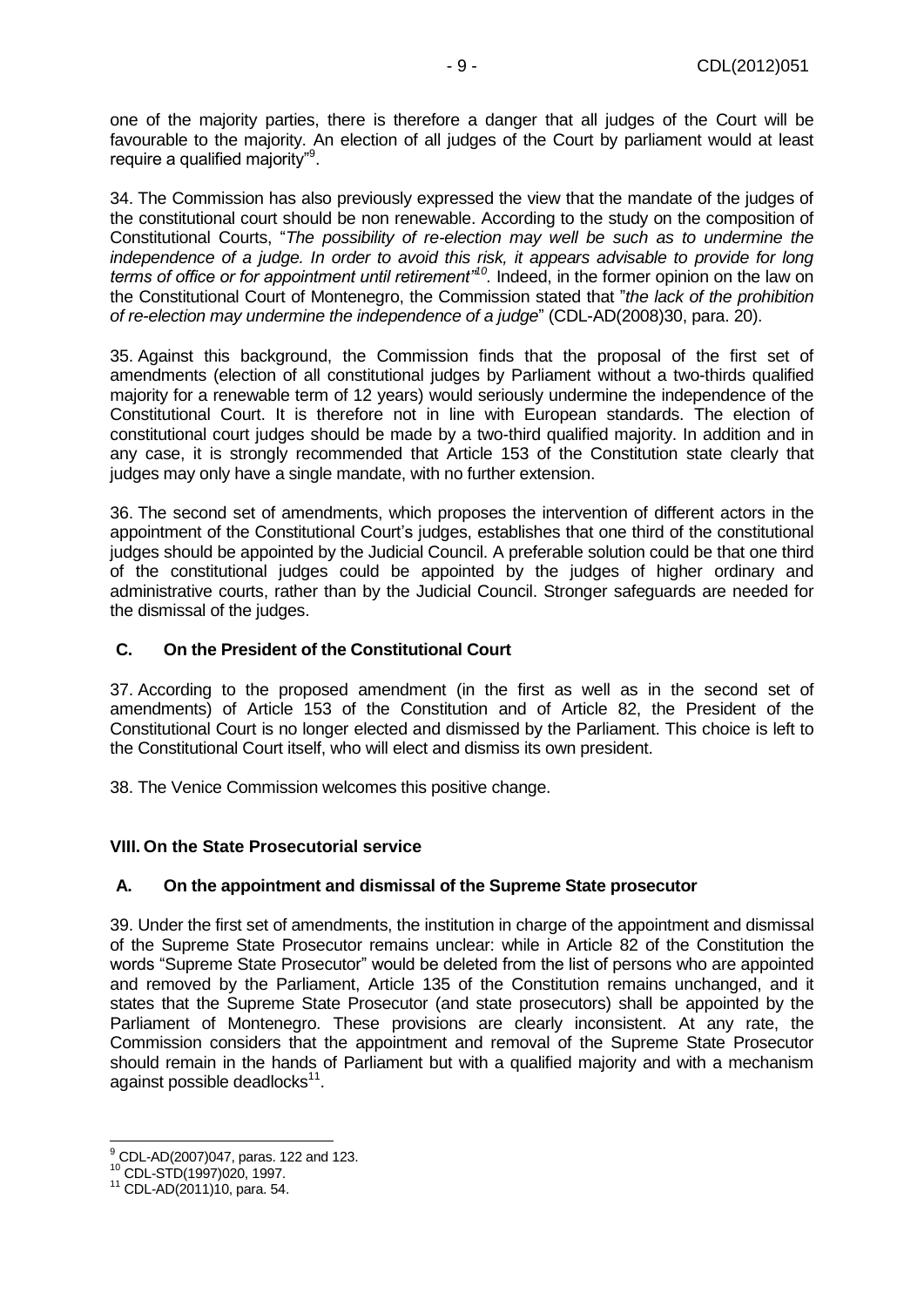41. The Venice Commission welcomes this proposal. Provision should be made in addition for an anti-deadlock mechanism. The grounds for dismissing the Supreme State Prosecutor should also be regulated in the Constitution.

## <span id="page-9-0"></span>**B. On the Prosecutorial Council**

42. Article 136 of the current Constitution states that:

*The Council of Prosecutors shall secure the independence of the state prosecution and the state prosecutors.* 

*The Council of Prosecutors shall be elected and dismissed from duty by the Parliament.* 

*The election, mandate, responsibilities, organization and manner of work of the Council of Prosecutors shall be regulated by the law.*

43. The first set of amendments does not address the Prosecutorial Council.

44. The second set of amendments would amend Article 136 of the Constitution to provide that the composition of the Prosecutorial Council would be as follows:

- a. the Supreme State Prosecutor;
- b. four state prosecutors elected by the extended session of the Supreme State prosecutors;
- c. two lawyers elected and released from duty by the Parliament on the proposal of the majority and the opposition;
- d. Two distinguished jurists appointed and released from duty by the President of Montenegro;
- e. One representative of the Ministry responsible for Justice, appointed and released by the Minister of Justice

45. The President of the Prosecutorial Council would not be *ex officio* the Supreme State Prosecutor, but would be chosen among the lay members of the Council by a two-third majority.

46. As concerns the competencies of the Prosecutorial Council, under the second set of amendments the Prosecutorial Council would have the competence to appoint and dismiss state prosecutors and heads of state prosecution services, issue decisions on the cessation of office of state prosecutors and heads of state prosecution services, make decisions on immunity, propose to the government a budget for the work of the state prosecution services, and perform such other functions as may be laid down by law.

47. The Venice Commission has previously expressed the opinion and reiterates that fixing in the Constitution the composition and competences of the Prosecutorial Council is to be welcomed<sup>12</sup>. Removal from Parliament of the power to elect ordinary prosecutors is also to be welcomed.

48. . The amendments in question approach Prosecutors in the same manner as judges and propose in substance to apply to the Prosecutorial Council the same template as for the Judicial Council. The Venice Commission however stresses that, unlike the judiciary where each judge is independent, the prosecution service in Montenegro follows a hierarchical model. In a hierarchical system, the superior prosecutor must be able to exercise appropriate control over

 $\overline{a}$ <sup>12</sup> (CDL-AD(2011)10, para. 53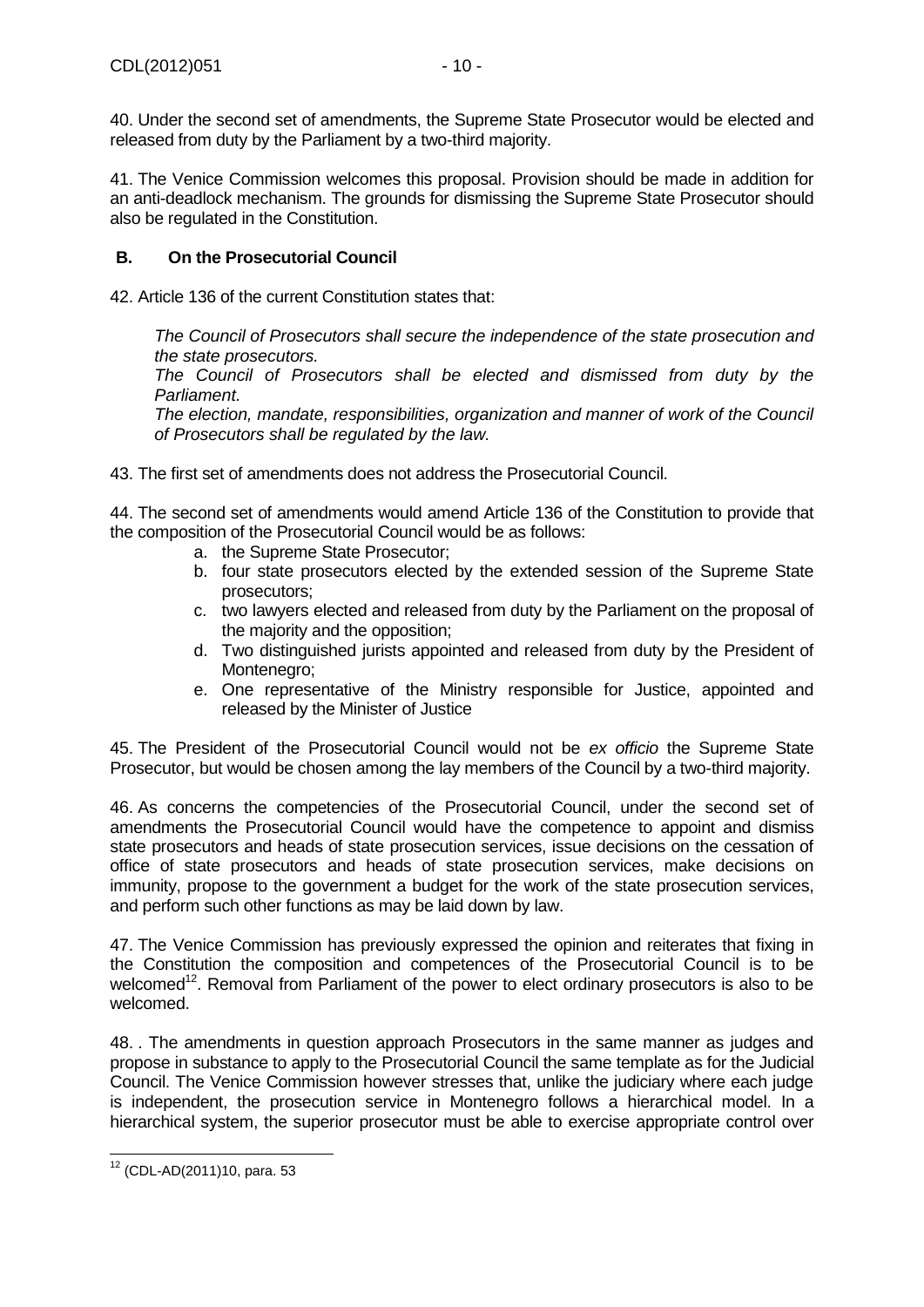the decisions of the office, subject to proper safeguards for the rights of the individual prosecutor. But those rights do not include any right of the junior prosecutor to substitute his or her opinion or direction for the lawful decision of the senior prosecutor and ultimately the Chief Prosecutor, who is, in the final analysis, responsible for all decisions of his or her office. This is in contrast to the position of a court president who has no control over or responsibility for the decisions of the individual judge. The Supreme State Prosecutor must also have responsibility for the management of the prosecutor's office and the necessary powers to do so. Where the Prosecutorial Council has, as is the case in this proposal, a substantial component of members elected by the prosecutors, any risks of paralysis should be avoided. On the other hand, under the Constitution of Montenegro the Prosecutorial Council is responsible for ensuring the independence of the prosecutor's office.

49. An appropriate balance has therefore to be found between empowering the Supreme State Prosecutor (who is accountable before parliament) to achieve an efficient functioning and managing of the prosecutor's office on the one hand and avoiding excessive powers in his or her hands on the other hand. Account should also be taken in this context of the very limited number of prosecutors in Montenegro.

50. In the opinion of the Venice Commission, the Supreme State Prosecutor should chair ex officio the Prosecutorial Council, except in disciplinary proceedings. Prosecutorial immunity should be strictly limited to a functional immunity.

51. An efficient judicial remedy should exist to challenge decisions in disciplinary proceedings.

## <span id="page-10-0"></span>**IX. Conclusions**

52. The Venice Commission has stressed in its former opinions the need to achieve full independence of the judiciary and the Constitutional Court and the importance to avoid both self-perpetuating and a politicised government of judges.

53. The proposed amendments to the Constitution under consideration are steps in the right direction and attempt to improve the existing situation. Both the first set and the second set of amendments limit the role of the Parliament and seek to establish a balanced composition between judges and lay members within the Judicial Council.

54. The first set of amendments fully takes into account former criticism expressed by the Venice Commission and establishes that the appointment and dismissal of the President of the Supreme Court shall not be left in the hands of the Parliament, but in the hands of the Judicial Council. The composition of the Judicial Council is also improved in the proposals, although further guarantees should be included to ensure a parity in disciplinary proceedings.

55. The Venice Commission considers that the second set of amendments makes a proposal concerning the appointment of the judges of the Constitutional Court which should be taken into consideration in order to improve the independence and legitimacy of the Court, provided that the power to appoint one third of the constitutional judges is removed from the Judicial Council. The second set of amendments also contains a positive proposal concerning the appointment and dismissal of the Supreme State Prosecutor by Parliament by a two-thirds majority, which takes up previous recommendations of the Venice Commission. An anti-deadlock mechanism should be added in the Constitution. The Venice Commission considers however that the Supreme State Prosecutor should chair the Prosecutorial Council except in disciplinary proceedings.

56. The Venice Commission encourages Montenegro to proceed with the reform of the constitution. Nevertheless, as stressed in the past, a change in the Constitution of Montenegro